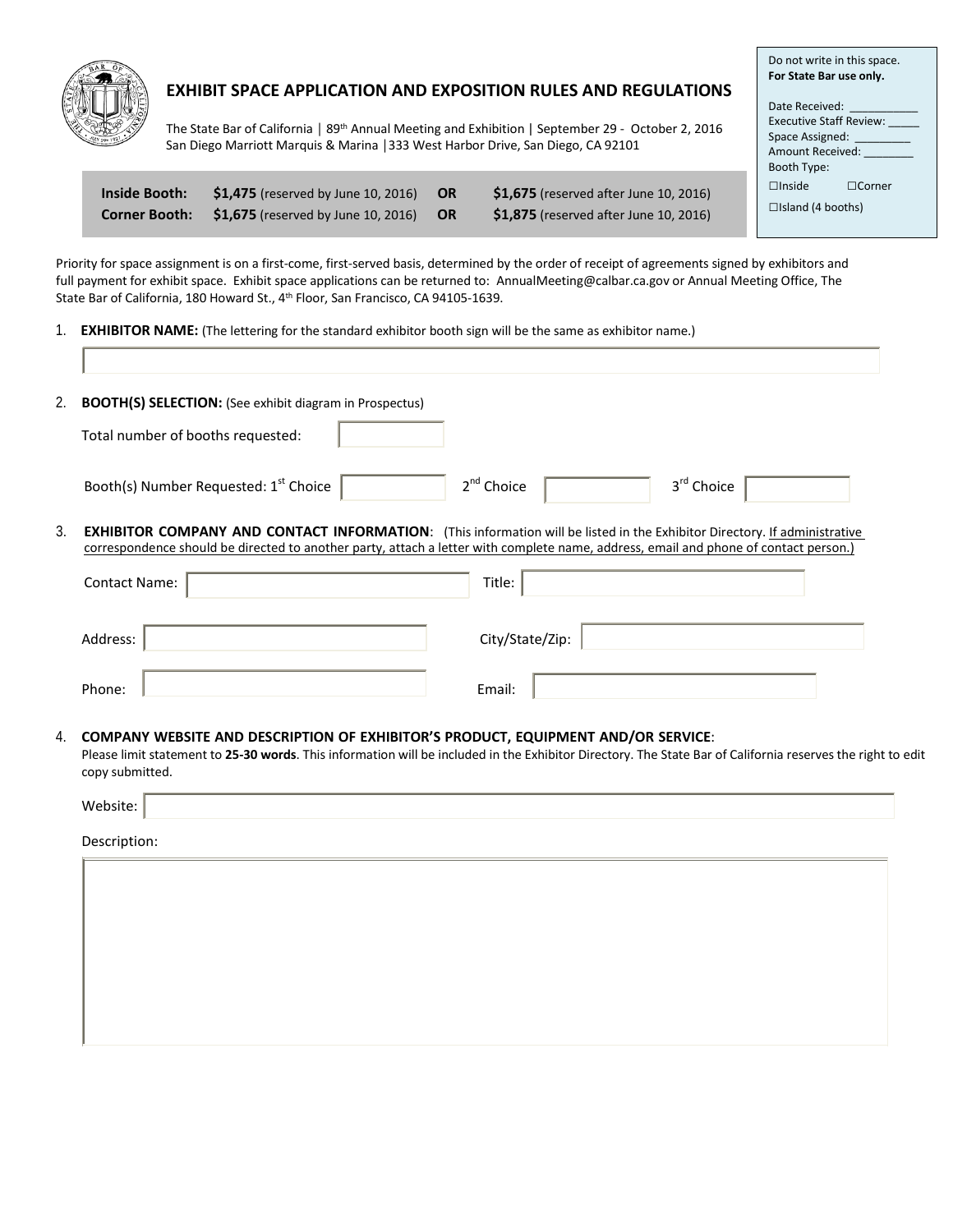#### EXHIBIT SPACE AGREEMENT BETWEEN THE STATE BAR OF CALIFORNIA AND

#### (Exhibitor)

The Exhibit Space Agreement is made and entered into by and between The State Bar of California ("State Bar"), a public corporation having a principal place of business at 180 Howard Street, San Francisco, CA 94105, and the entity and person(s) named in Item 4 of the attached Exhibit Space Application ("Exhibitor"), as of the last date written below and is for the 89<sup>th</sup> Annual Meeting of The State Bar of California ("Annual Meeting") to be held at the San Diego Marriott Marquis & Marina September 29 – October 2, 2016("Meeting Dates").

This Exhibit Space Agreement incorporates by reference the following documents which are attached and deemed part of this agreement: the Exhibit Space Application, the General Terms and Conditions, and the Exposition Rules and Regulations. These documents are collectively referred to as the "Agreement." In the event of any ambiguity between the Exhibit Space Agreement or any terms or provisions in any of the above-referenced documents, this Exhibit Space Agreement will control. By signing below, Exhibitor agrees to provide the products and/or services described in the attached Exhibit Space Application, and to comply with the terms and conditions set forth in this Agreement. The State Bar reserves the right to accept or reject the Exhibitor's Application. Acceptance by the State Bar may only be made by way of the signature of The State Bar of California's authorized representative where indicated below. Exhibitor understands that the State Bar's acceptance in no way implies endorsement of the Exhibitor's products, equipment and/or services. Any advertisement or representation that the State Bar has endorsed the Exhibitor's products, equipment and/or services will give cause for immediate cancellation of this Agreement.

**PAYMENT FOR EXHIBIT SPACE**: Full payment for exhibit space rental is due with The Exhibit Space Application and Exhibit Space Agreement. Payment may be made by credit card **(Visa/MasterCard only)** OR by check payable to: "The State Bar of California".

Fee Paid: \_\_\_\_\_\_\_\_\_\_\_\_\_\_\_\_\_\_\_

Visa or MasterCard Number: Expiration Date: \_\_\_\_\_\_\_\_\_\_\_\_\_

Name on Card: Cardholder's Signature: \_\_\_\_\_\_\_\_\_\_\_\_\_\_\_\_\_\_\_\_\_\_\_\_\_\_\_\_\_\_\_\_\_\_\_\_

**CANCELLATION**: If an Exhibitor cancels this Agreement, at any time, Exhibitor will not receive any refund of the cost paid for the exhibit space. However, if by the Meeting Dates all other booths have been sold and Exhibitor's booth has been resold, the State Bar will refund the total cost of the Exhibitor's booth(s) space, less a \$250 service fee per booth.

**LIMITATION OF LIABILITY**: Exhibitor agrees that The State Bar of California not be liable for any consequential damages or any costs, expense, loss of profits or any other damages, which are incurred or sustained by Exhibitor (or by its directors, officers, agents, employees, contractors, servants, representatives, sub-lessees, licensees, or assigns), in the event that the Exhibition is not held, for any or no reason, on the dates contemplated. In the event that the Exhibition is not held, the State Bar will refund to Exhibitor the amount paid to The State Bar of California for exhibit space under this Agreement less any actual cost the State Bar incurred up to that date for labor and/or materials.

**AUTHORITY TO CONTRACT:** Each party represents and warrants that it has full power to enter into and perform its respective obligations under this Agreement and that the person signing this Agreement has been properly authorized and empowered to enter into this Agreement. Each party acknowledgesthat it has read, understands, and will be bound by this Agreement.

# **STATE BAR OF CALIFORNIA EXHIBITOR NAME:**

| Signature: | Signature: |
|------------|------------|
| Print:     | Print:     |
| Title:     | Title:     |
| Date:      | Date:      |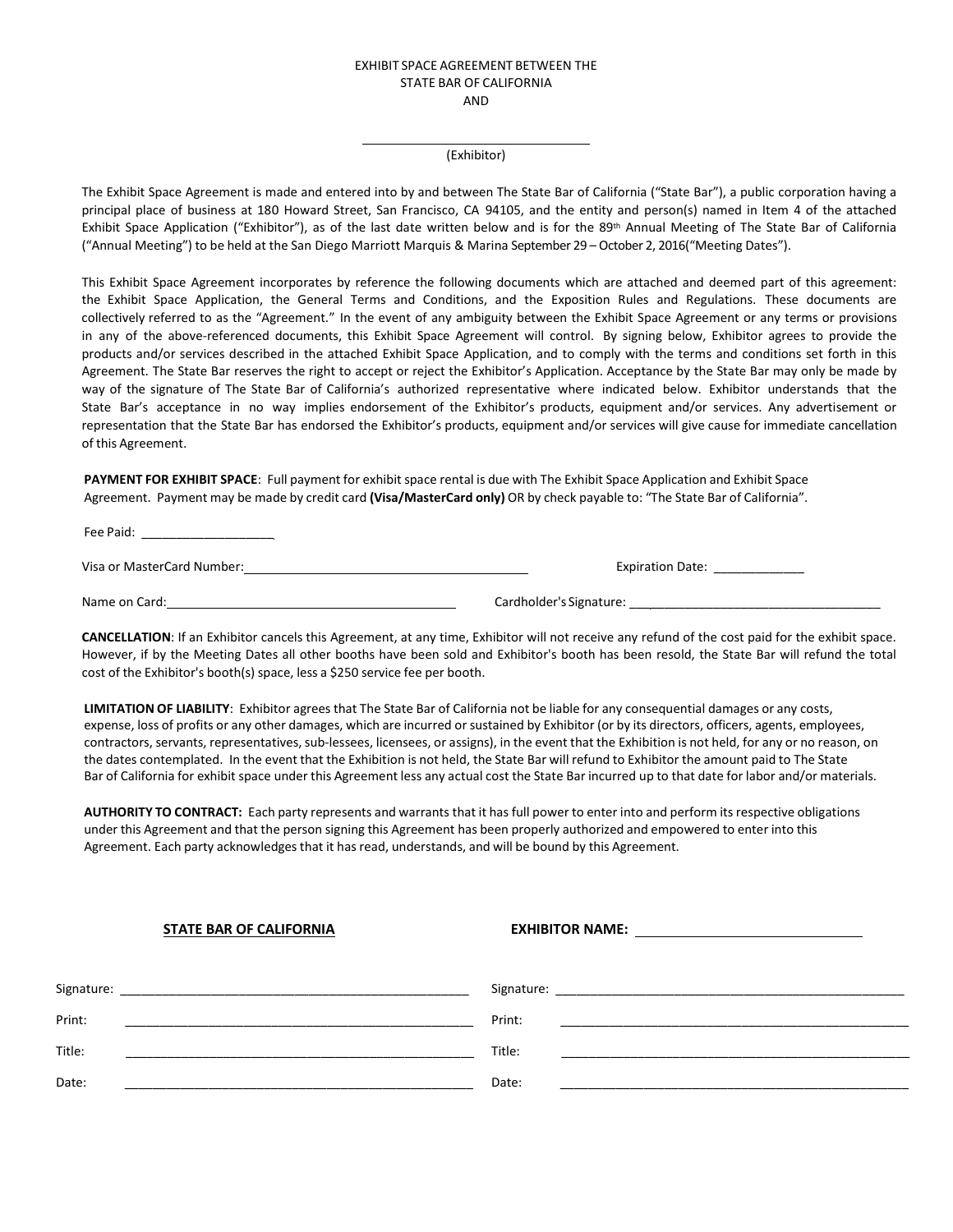### **I. EXPOSITION RULES AND REGULATIONS**

- 1. **TYPES OF EXHIBITORS**: only Exhibitors offering products, equipment and/or services that are related to the interest and educational values of the State Bar may obtain exhibit space at the Exhibition. The State Bar reserves the right to determine, in its sole discretion, the eligibility of any Applicant as an Exhibitor.
- 2. **SIZE OF EXHIBIT SPACE:** booth space is 8' deep x 10' wide, as shown on the exhibit diagram in the Prospectus.
- 3. **STANDARD BOOTH AMENITIES:** the price for a booth includes standard booth background and side rails decorated with curtains (colors to be determined), a booth sign showing Exhibitor's name and booth number, and Exhibitor listing in the Annual Meeting printed program.
- 4. **LOCATION OF EXHIBIT SPACE**: State Bar will assign exhibit space to Exhibitors on a first-come, first-served basis and as much in accordance with Exhibitor's wishes as reasonably and conveniently feasible. The State Bar, however, reserves the right to determine, in its sole discretion, the exact location of Exhibitor's exhibit space. The State Bar further reserves the right to relocate Exhibitor's assigned exhibit space, at any time, in an area other than that selected by Exhibitor or assigned by State Bar, upon written notification to Exhibitor by the State Bar.
- 5. **INSTALLATION OF EXHIBIT**: Exhibitor will have access to booth(s) for setup from 2:00 p.m. to 8:00 p.m., on Wednesday, September 28 and from 8:00 a.m. to 11:30 a.m. on Thursday, September 29. Exhibitor must have the installation of the exhibit completed by 11:30 a.m., on Thursday, September 29, 2016.
- 6. **REMOVAL OF EXHIBIT**: No displays may be dismantled nor packing started before 2:00 p.m. on Saturday, October 1, 2016. **Exhibitors who dismantle their booth before 2:00 p.m. may be declined to exhibit in future years**. Exhibitors will have until 4:00 p.m. on Saturday, October 1, 2016 to remove the exhibits from the Exhibition area. If such exhibit, property, goods and/or effects are not removed by 4:00 p.m., Saturday, October 1, 2016, the State Bar will have the right to remove and dispose of them in any manner it may deem reasonable, including but not limited to selling them; or storing them or to causing them to be or stored, in which case, Exhibitor will pay all expenses incurred by the State Bar in association with the storage, plus a reasonable fee for State Bar's time, services, and effort in storing the items. All articles, exhibits, fixtures, materials, displays, etc., will be brought into or out of the exhibit building at such entrances and exits, as may be designated by the State Bar or the San Diego Marquis & Marina Marriott.
- 7. **OFFICIAL SERVICE CONTRACTOR**: Exhibitors are required to use the Official Service Contractor, Global Experience Specialists (GES) for drayage, electrical requirements and custom cleaning. All decorating and exhibit furniture will be handled on requisition to GES. A schedule of GES prices will be included in the Exhibitor Service Kit, which will be sent to exhibitors before the Exhibition. In obtaining the aforementioned or other services, Exhibitors desiring to use contractors other than GES must: (A) advise State Bar in advance; and (B) submit the necessary certificates of insurance, in advance, so that State Bar may give its permission for contractors other than GES to operate. **Exhibitors should be aware that clearance from unions may be necessary, and all such matters must be coordinated through GES.** All such clearances will be outlined in the Exhibitor Services Kit provided by GES. The San Diego Marriott Marquis & Marina does not have facilities for receiving or storing freight. All advanced freight must be sent to the GES, 5560 Katella Avenue, Cypress, CA 90630 no later than Friday, September 23, 2016. All freight should be addressed as set forth below:

**(Exhibitor Company and Booth #) State Bar of California 2015 Annual Meeting c/o GES 5560 Katella Avenue Cypress, CA 90630 800-801-7648**

proper delivery, it is essential that all shipments by Exhibitor be consigned to arrive at the GES, 5560 Katella Avenue, Cypress, CA 90630 no later than Friday, September 23, 2016. Empty crates and cartons will be stored at the GES and returned to Exhibitor at the booth at the end of the Exhibition. The State Bar, its Board of Trustees, its officers, agents, employees, and representatives will not be liable to Exhibitor for any claim, loss, damage, injury, or death, which may be incurred in connection with the receipt, handling, delivery, care, or custody of property of any kind shipped or otherwise delivered to GES or to the Exhibition, either prior to, during, or subsequent to the use of the exhibit space by Exhibitor.

9. **ARRANGEMENT OF EXHIBITS**: Exhibitor's exhibit(s) will be arranged so that they do not obstruct the general view of other exhibits in the Exhibition area. If Exhibitor plans any special display(s), Exhibitor will submit drawings for such display(s), in advance of the Exhibition, to the State Bar for its approval. Booth backgrounds are eight feet (8') in height and divider rails are three feet (3') in height. Display materials placed in the area three feet (3') from the rear background of each booth may not exceed the height of the booth background (8'). Display materials placed in any portion of the booth beyond three feet (3') from the rear background of the booth may not exceed the height of the divider rail (3').

Peninsula booths are reserved for four or more booths at the end of a row of booths. The back wall on a Peninsula is 10' wide by 8' high. **Width and height limitations will be strictly enforced**.

Display material exposing an unfinished surface to neighboring booths is strictly prohibited. Nothing will be posted on, tacked, screwed, glued, or otherwise attached to columns, walls, floors or other parts of the building, equipment, or furniture. Anything necessary to protect the building, equipment or furniture from damage which may be caused by any part of Exhibitor's display must be used and must be obtained by the Exhibitor, at his own expense. Exhibitor will not do, nor permit to be done, anything which may interfere with the effectiveness or accessibility of utility, heating, ventilating, air conditioning, or fire safety systems, or portions thereof, in the San Diego Marriott Marquis & Marina facilities. Nor will Exhibitor do, or permit to be done, anything which may interfere with free access and passage in and around the exhibit space areas in the San Diego Marriott Marquis & Marina facilities, in the public areas adjacent thereto, or to the street or sidewalks adjoining the San Diego Marriott Marquis & Marina.

Any exhibits not conforming to these specifications, or which in design, operation, appearance, or for other reasons are objectionable, in the sole opinion of the State Bar, are prohibited. The State Bar, its Board of Trustees, its officers, agents, employees, and representatives will not be liable to Exhibitor for any claim, loss, damage, injury, or death, which may be incurred in connection with the receipt, handling, delivery, care, or custody of property of any kind shipped or otherwise delivered to GES or to the Exhibition, either prior to, during, or subsequent to the use of the exhibit space by Exhibitor.

10. **BOOTH OPERATION/SOUND AMPLIFICATION:** Exhibitor will confine all of its activities to the space for which it has contracted. Accordingly, Exhibitor will not be permitted to use strolling entertainment, nor distribute literature, samples, or souvenirs, except from its own booth(s). Canvassing or distribution of literature, souvenirs, or novelties in the Exhibition area by entities who are not Exhibitors is prohibited. Only souvenirs and novelties which bear relationship to the State Bar purposes and Annual Meeting activities may be distributed by Exhibitors from their booths. However, the State Bar reserves the right to prohibit the distribution of any such literature, souvenirs, or novelties which the State Bar, in its sole discretion, deems to be illegal, offensive, objectionable, or not sufficiently related to the interests and educational values of the State Bar or the Annual Meeting. Exhibitors are prohibited from using sound amplification equipment which, in the sole discretion of the State Bar, is objectionable. Exhibitors are also prohibited from using costumed people or mannequins whose appearance or dress, in the sole discretion of the State Bar, may be offensive to others.

8. To facilitate movement in and out of the Exhibition area, and to ensure

11. **REGISTRATION AND ADMISSION**: the Exhibition is open to all Annual